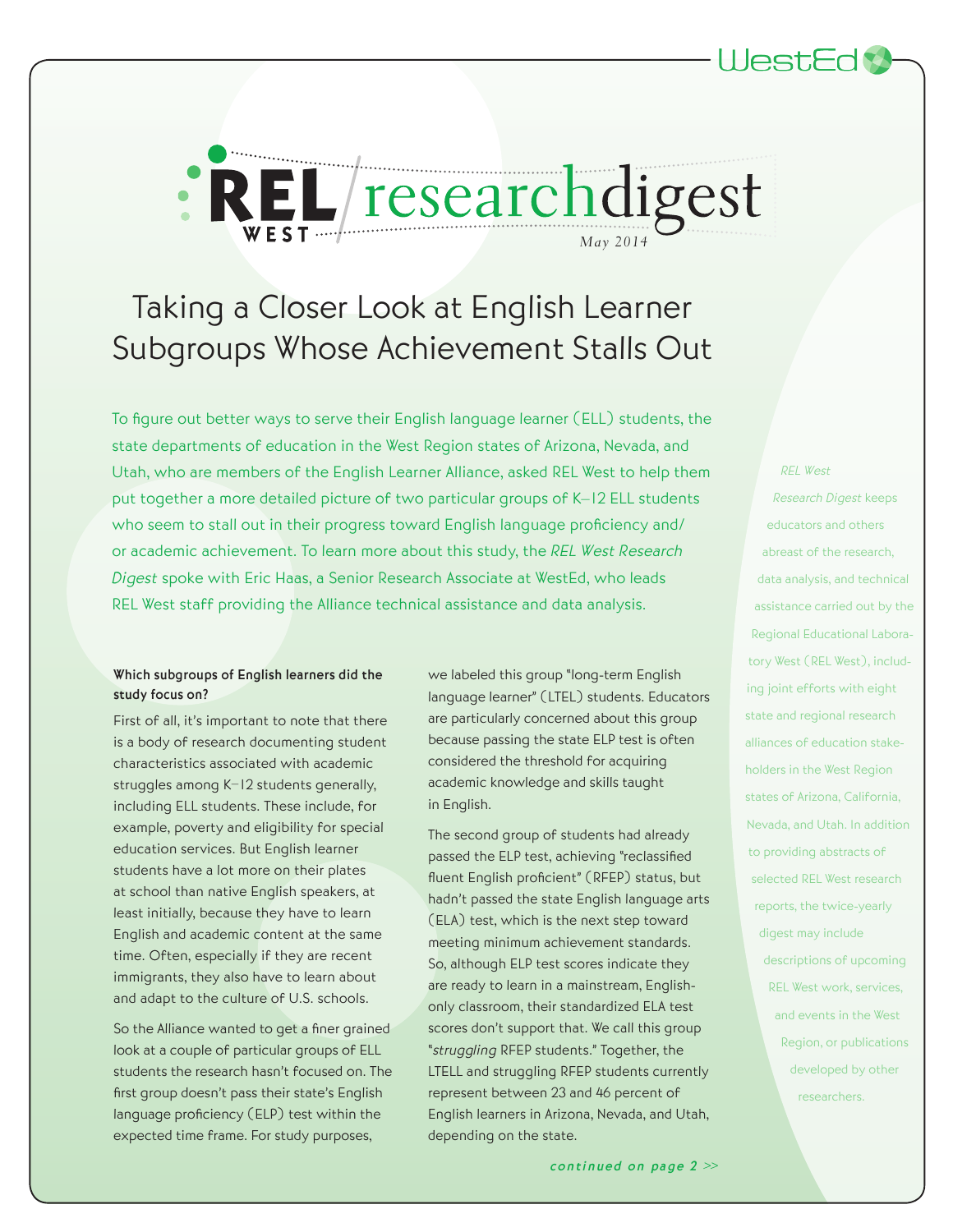### What did the data analysis reveal about these English learner subgroups that might guide early identification and intervention?

This study aimed to address a gap in the research literature by providing descriptions of the initial characteristics of ELL students who become either long-term ELL students or struggling RFEP students, and any differences in the initial characteristics between these groups and their ELL counterparts who pass the English proficiency and/or the state English language arts or reading content test(s). We looked at the data by state and by three grade-level cohorts. Here are a few highlights of overall findings.

Among long-term ELL students, compared to reclassified fluent English proficient (RFEP) students, there were lower percentages of students who had higher initial English language proficiency (ELP) levels at the beginning of the study period. Similar patterns were found for struggling RFEP students compared to RFEP students who had passed the state ELA/reading content test at least once in the six years of data studied.

First, the majority of ELL students across all three states and cohorts were reclassified as fluent English proficient during the 2006/07 to 2011/12 period for which data were analyzed. State figures ranged from 50 to more than 90 percent of students classified as RFEP among the grade-level cohorts we examined. We also found, in general, that there were greater percentages of long-term ELL students and struggling RFEP students among the older students than among younger students, which suggests that we may need either greater emphasis or new approaches to enable these students to improve achievement.

Second, overall, but with a few exceptions, long-term ELL students included a higher percentage of students eligible for an individualized education program (IEP) than was the case among RFEP students. This suggests that there has to be a better understanding of how learning disabilities interact with English language learning, and a more coordinated approach toward serving students who deal with both. We plan to follow up these findings with analyses of the progress patterns of students within these characteristic groups, such as the number of years it takes for ELL students eligible for an IEP to meet interim achievement benchmarks and at which achievement level they generally stop progressing.

And third, among long-term ELL students, compared to RFEP students, there were lower percentages of students who had higher initial English language proficiency (ELP) levels at the beginning of the study period. Similar patterns were found for struggling RFEP students compared to RFEP students who had passed the state ELA/reading content test at least once in the six years of data that were studied. At the same time, between 50 and 91 percent of the long-term ELL students in some of the grade-level cohorts started the study period at one of the two highest ELP levels below reclassifying as proficient.

This means that most of the long-term ELL students in some grade-level cohorts stalled in their progress because they did not make the final two steps to reclassification during the last five years of the study period. Further research should examine what characterizes this subgroup of long-term ELL students, why they did not complete the last two steps to reclassification, and what programs and practices might be effective in improving their outcomes.

### What are some follow-up research questions the Alliance would like to investigate?

The English Learner Alliance would like to use this data analysis project as an initial model for similar follow-up projects, including longitudinal analyses of ELL student progress in English language proficiency (ELP) tests and academic subject matter tests based on additional student characteristics, such as grade level of entry and years as an ELL student, and examine how soon and consistently ELL students pass their content tests. We would also like to compare ELL student progress to native English speakers with similar student characteristics.

For further information about this study or about the work of the English Learner Alliance, contact Eric Haas at ehass@wested.org or 510.302.4288.

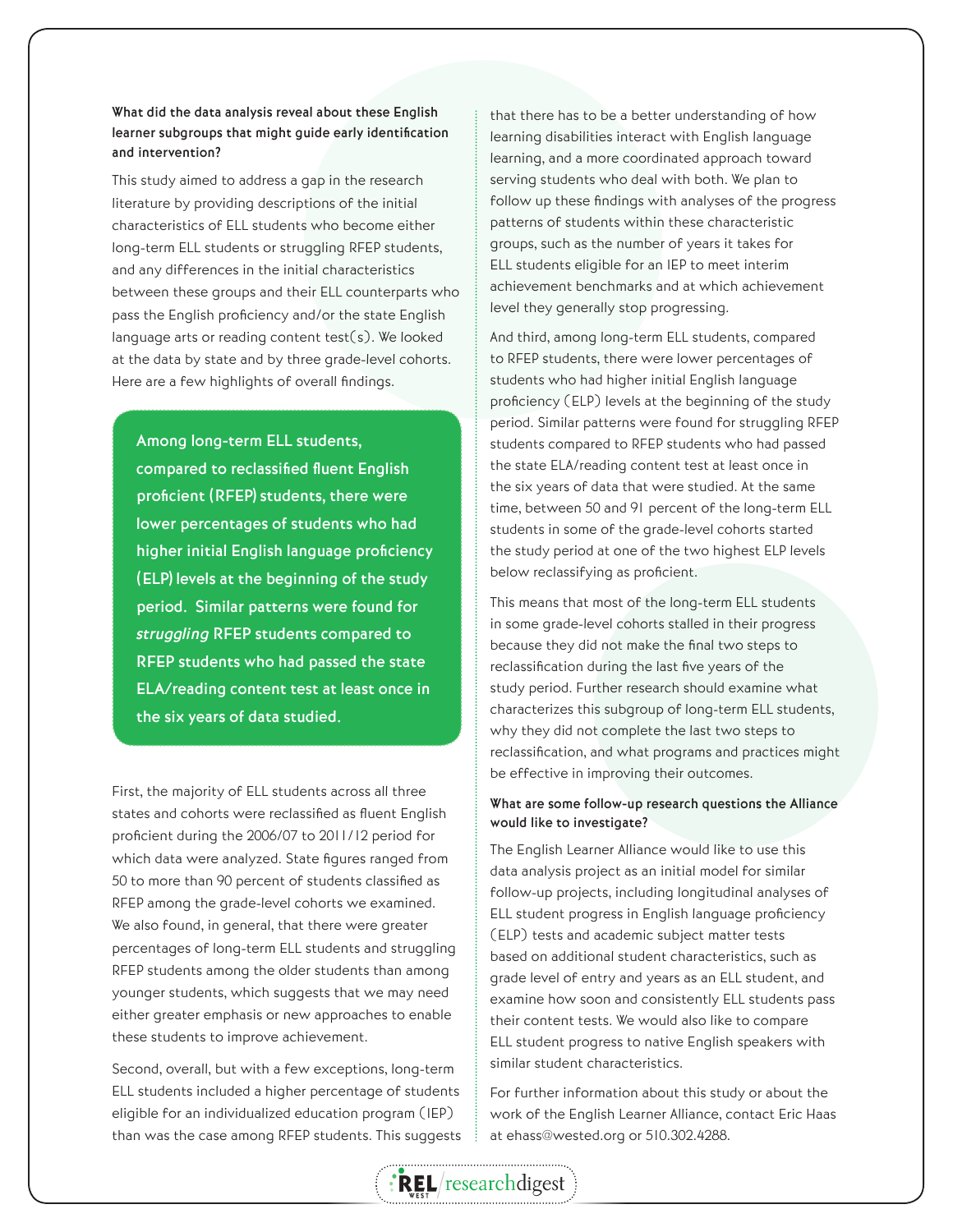# **Bridge Events on CCSS Focus on English Learners and Their Teachers**

Leadership teams from California districts and county offices of education gathered on February 25 in Irvine and February 26 in Oakland for a one-day event focused on the rapidly changing landscape for implementation of the Common Core State Standards with English language learner (ELL) students.

With a focus on promoting the success of English learners, the event addressed issues related to building district capacity to implement plans and practices that support thoughtful implementation of CCSS instruction and assessment.

The keynote address for both events, Changing Times, Changing Standards, Changing Teacher Expertise, was delivered by Aída Walqui, Director of the Teacher Professional Development Program at WestEd and a national expert on issues related to ELL students and the Common Core State Standards.

Co-sponsored by REL West at WestEd, California Collaborative on District Reform at AIR, and California Education Partners, each event featured multiple opportunities to learn from experts and each other, access resources and tools that support teachers and ELL students, and plan next steps. General and breakout session topics included ELD online professional learning modules, the California ELA/ELD curriculum framework, formative assessment, CCSS and STEM, and district planning.

Keynote speaker video and session materials will be posted on the REL West website.

See more at: http://relwest.wested.org/events/223

Questions about this event? Please contact Meg Livingston Asensio, mliving@wested.org, 415.615.3196.

# **Hear Experts' Perspectives on CCSS Instruction and Assessment**

Recorded at a two-day conference in summer of 2013, these video presentations illuminate key aspects of implementing the Common Core State Standards.

### Preparing for Assessments in a Common Core World

Speaker: Stanley Rabinowitz, Director of the Assessment and Standards Development Services, WestEd

Rabinowitz is Director of the national Center on Standards and Assessment Implementation and of the Project Management Partner work for the SMARTER Balanced Assessment Consortium. He has consulted extensively on standards, assessment, and school/ educator accountability issues with policymakers and practitioners at national, regional, and state levels. (60 minutes)

### Using Formative Assessment to Support Instructional Shifts in the CCSS

Speaker: Margaret Heritage, National Center for Research on Evaluation, Standards, and Student Testing, UCLA

This session, designed especially for, and limited to, school-level instructional coaches and teachers, addressed ways that formative assessment can assist teachers and students to meet the CCSS, how teachers should be teaching differently to meet the needs of new assessments and standards, and how instructional leaders can best support teachers and students in these shifts. (60 minutes)

### Visit the REL West website featuring:

- Collaborative work with Research Alliances
- Free reports on state issues
- Events that connect research, policy, and practice

### http://relwest.wested.org